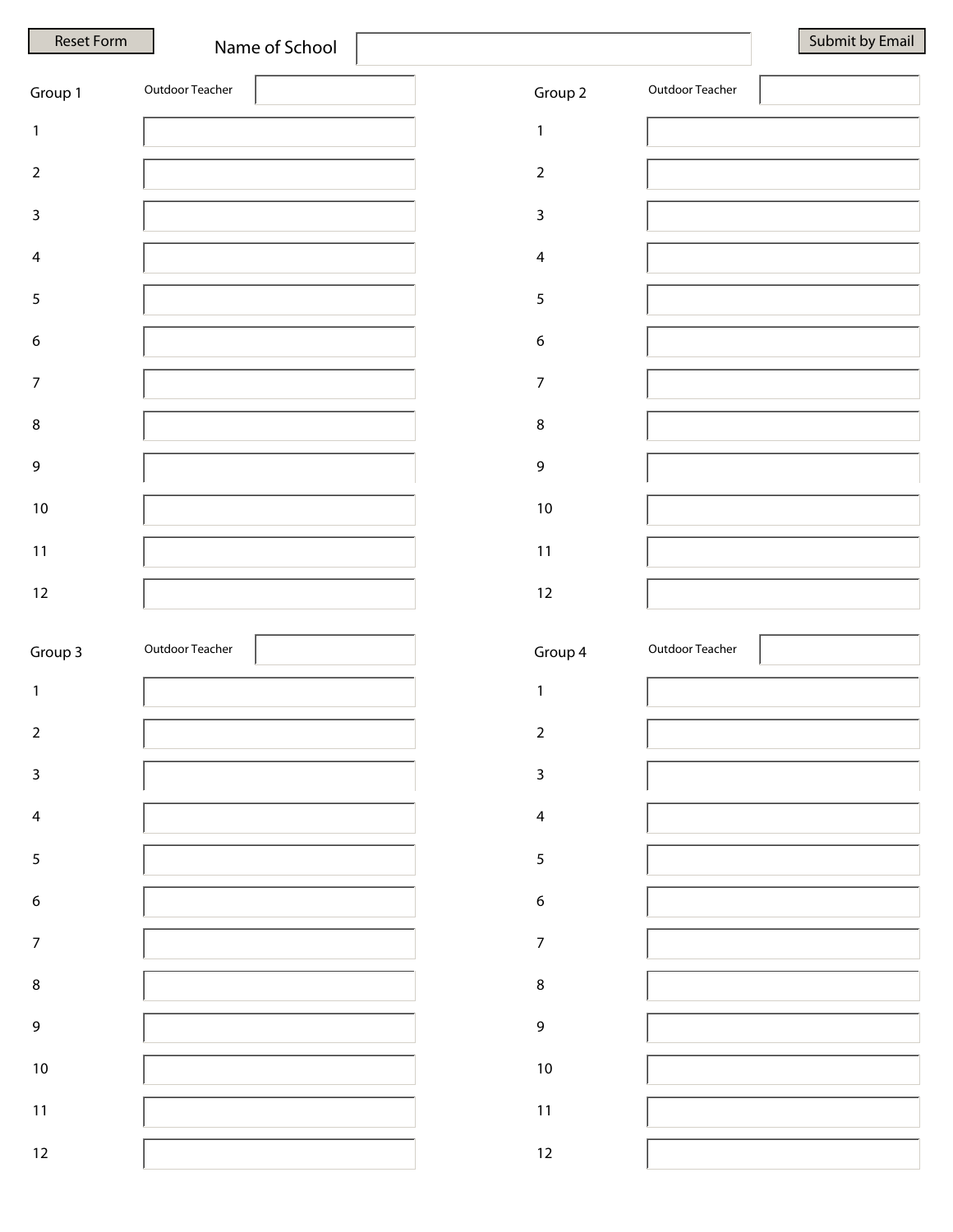| Group 5          | Outdoor Teacher | Group 6           | Outdoor Teacher |
|------------------|-----------------|-------------------|-----------------|
| $\mathbf{1}$     |                 | $\mathbf{1}$      |                 |
| $\overline{2}$   |                 | $\overline{2}$    |                 |
| $\mathsf{3}$     |                 | $\overline{3}$    |                 |
| $\overline{4}$   |                 | $\overline{4}$    |                 |
| $\sqrt{5}$       |                 | $\sqrt{5}$        |                 |
| $\boldsymbol{6}$ |                 | $\boldsymbol{6}$  |                 |
| $\boldsymbol{7}$ |                 | $\overline{7}$    |                 |
| $\bf 8$          |                 | $\, 8$            |                 |
| $\mathsf 9$      |                 | $\mathsf 9$       |                 |
| $10\,$           |                 | $10\,$            |                 |
| $11$             |                 | 11                |                 |
| 12               |                 | $12 \overline{ }$ |                 |
|                  |                 |                   |                 |
|                  |                 |                   |                 |
| Group 7          | Outdoor Teacher | Group 8           | Outdoor Teacher |
| $\mathbf{1}$     |                 | $\mathbf{1}$      |                 |
| $\overline{2}$   |                 | $\sqrt{2}$        |                 |
| 3                |                 | 3                 |                 |
| $\overline{4}$   |                 | $\overline{4}$    |                 |
| $\overline{5}$   |                 | $\overline{5}$    |                 |
| $\boldsymbol{6}$ |                 | $\boldsymbol{6}$  |                 |
| $\overline{7}$   |                 | $\overline{7}$    |                 |
| $\,8\,$          |                 | $\bf 8$           |                 |
| $\overline{9}$   |                 | $\mathsf 9$       |                 |
| $10\,$           |                 | $10\,$            |                 |
| $11\,$           |                 | $11$              |                 |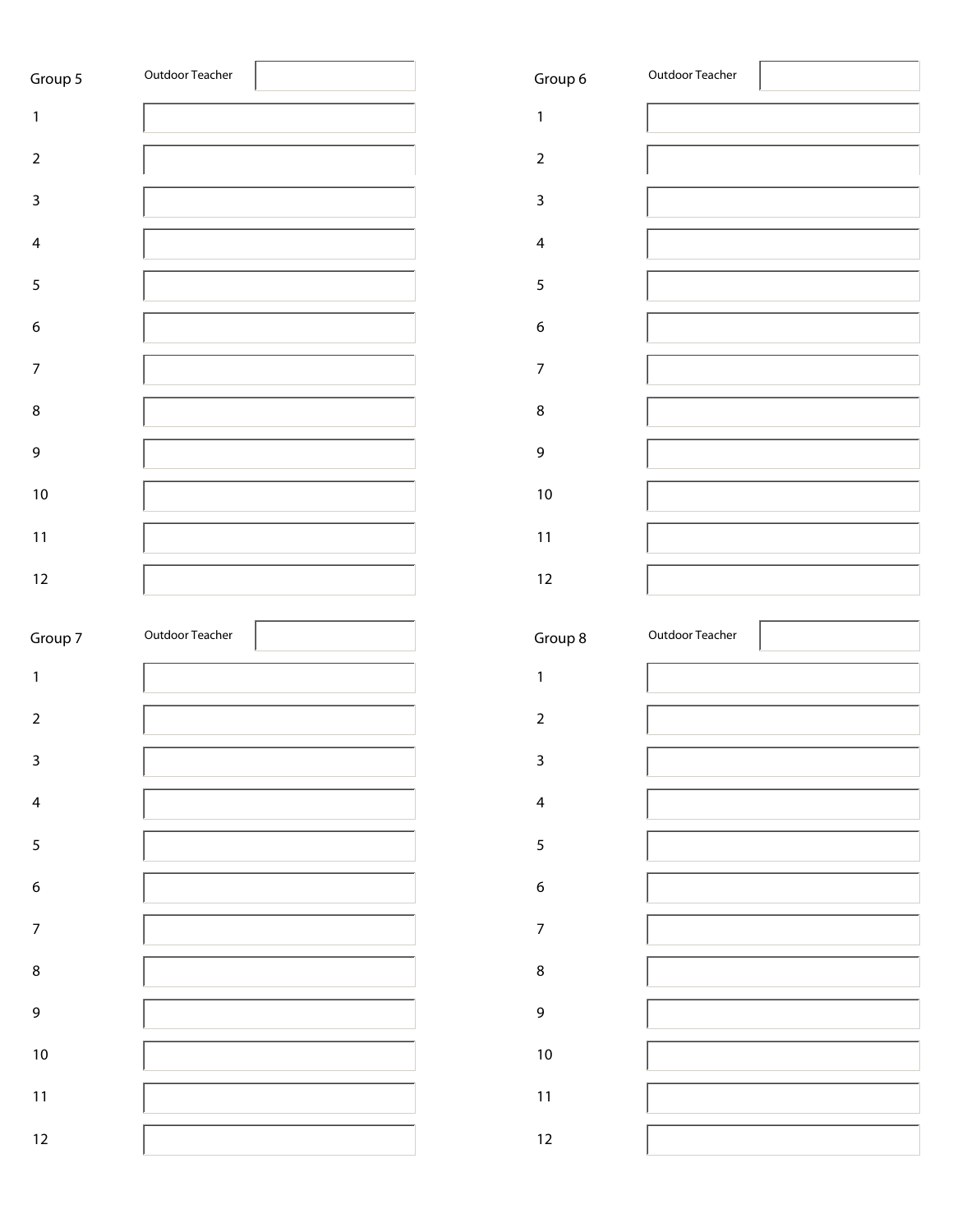| Group 9          | Outdoor Teacher |                  | Group 10                | Outdoor Teacher |
|------------------|-----------------|------------------|-------------------------|-----------------|
| 1                |                 | $\mathbf{1}$     |                         |                 |
| $\overline{2}$   |                 |                  | $\overline{2}$          |                 |
| $\mathsf 3$      |                 |                  | 3                       |                 |
| $\overline{4}$   |                 |                  | $\overline{\mathbf{4}}$ |                 |
| 5                |                 |                  | 5                       |                 |
| $\boldsymbol{6}$ |                 | $\boldsymbol{6}$ |                         |                 |
| 7                |                 |                  | $\overline{7}$          |                 |
| $\,8\,$          |                 | $\bf 8$          |                         |                 |
| $\mathsf 9$      |                 |                  | 9                       |                 |
| $10\,$           |                 |                  | $10\,$                  |                 |
| $11$             |                 |                  | $11$                    |                 |
| $12\,$           |                 |                  | 12                      |                 |

| Group 11         | Outdoor Teacher |  | Group 12         | Outdoor Teacher |
|------------------|-----------------|--|------------------|-----------------|
| $\mathbf{1}$     |                 |  | 1                |                 |
| $\mathbf 2$      |                 |  | $\overline{2}$   |                 |
| $\mathsf{3}$     |                 |  | 3                |                 |
| $\overline{4}$   |                 |  | $\overline{4}$   |                 |
| $\sqrt{5}$       |                 |  | 5                |                 |
| $\boldsymbol{6}$ |                 |  | $\boldsymbol{6}$ |                 |
| $\overline{7}$   |                 |  | $\overline{7}$   |                 |
| $\,8\,$          |                 |  | $\bf 8$          |                 |
| 9                |                 |  | 9                |                 |
| $10\,$           |                 |  | $10\,$           |                 |
| $11$             |                 |  | $11$             |                 |
| 12               |                 |  | 12               |                 |

| Group 10                | Outdoor Teacher |
|-------------------------|-----------------|
| $\mathbf{1}$            |                 |
| $\overline{2}$          |                 |
| $\mathsf 3$             |                 |
| $\overline{\mathbf{4}}$ |                 |
| 5                       |                 |
| $\boldsymbol{6}$        |                 |
| $\overline{7}$          |                 |
| 8                       |                 |
| 9                       |                 |
| 10                      |                 |
| 11                      |                 |
| 12                      |                 |

| Group 12                | Outdoor Teacher |  |
|-------------------------|-----------------|--|
| 1                       |                 |  |
| $\mathbf 2$             |                 |  |
| $\mathsf 3$             |                 |  |
| $\overline{\mathbf{4}}$ |                 |  |
| 5                       |                 |  |
| 6                       |                 |  |
| $\overline{7}$          |                 |  |
| 8                       |                 |  |
| 9                       |                 |  |
| 10                      |                 |  |
| 11                      |                 |  |
| 12                      |                 |  |